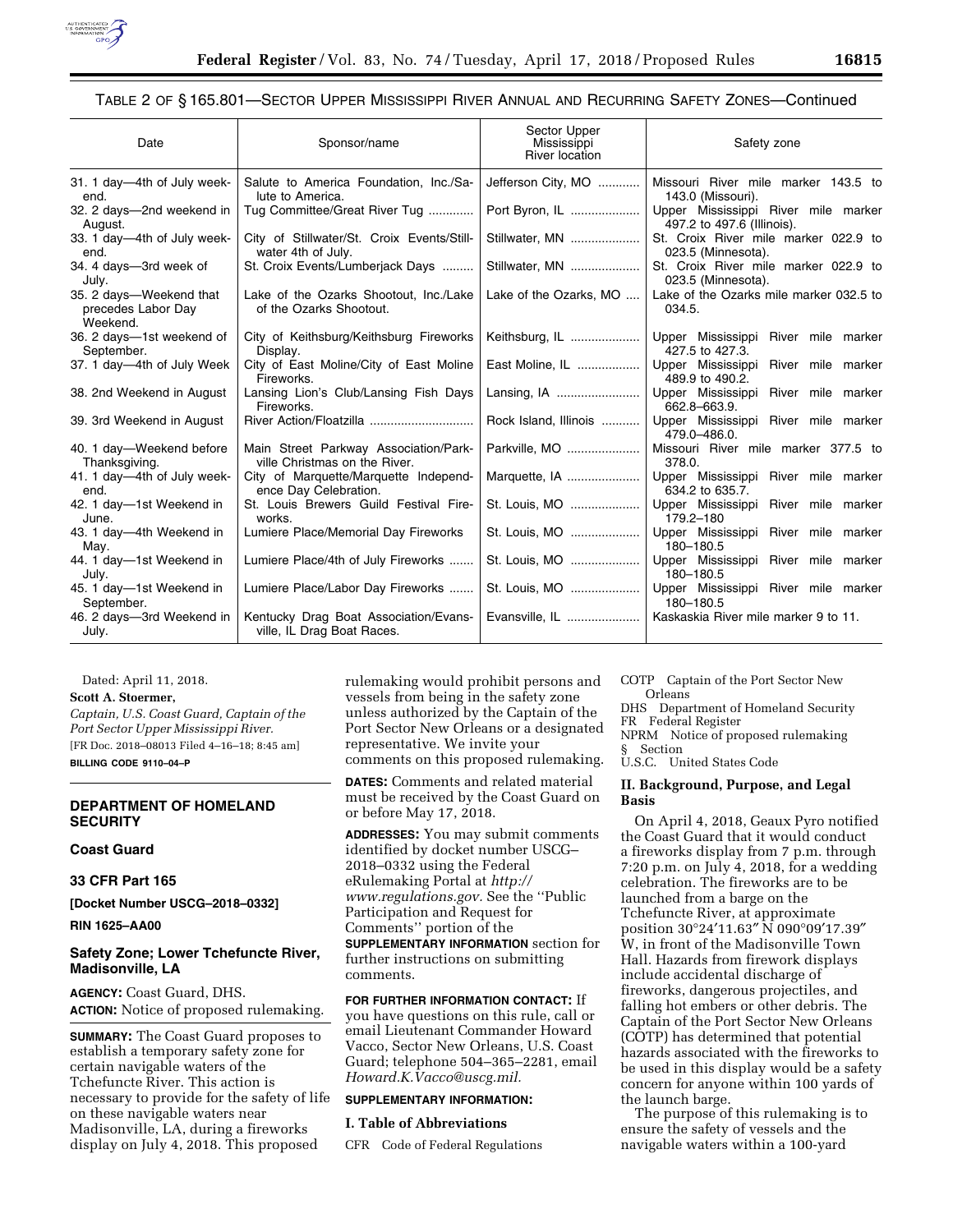radius of the launch barge before, during, and after the fireworks display. The Coast Guard proposes this rulemaking under authority in 33 U.S.C. 1231.

## **III. Discussion of Proposed Rule**

The COTP proposes to establish a safety zone from 6:45 p.m. through 7:45 p.m. on July 4, 2018. The safety zone would cover all navigable waters of the Tchefuncte River within 100-yards of a barge at approximate position 30°24′11.63″ N 090°09′17.39″ W, in front of the Madisonville Town Hall in Madisonville, LA. The duration of the zone is intended to ensure the safety of vessels and these navigable waters before, during, and after the scheduled 7 p.m. to 7:20 p.m. fireworks display. No vessel or person would be permitted to enter the safety zone without obtaining permission from the COTP or a designated representative. A designated representative is a commissioned, warrant, or petty officer of the U.S. Coast Guard assigned to units under the operational control of USCG Sector New Orleans.

Vessels requiring entry into this safety zone must request permission from the COTP or a designated representative. They may be contacted on VHF–FM Channel 16 or 67 or by telephone at (504) 365–2200. Persons and vessels permitted to enter this safety zone must transit at their slowest safe speed and comply with all lawful directions issued by the COTP or the designated representative. The regulatory text we are proposing appears at the end of this document.

## **IV. Regulatory Analyses**

We developed this proposed rule after considering numerous statutes and Executive orders related to rulemaking. Below we summarize our analyses based on a number of these statutes and Executive orders and we discuss First Amendment rights of protestors.

## *A. Regulatory Planning and Review*

Executive Orders 12866 and 13563 direct agencies to assess the costs and benefits of available regulatory alternatives and, if regulation is necessary, to select regulatory approaches that maximize net benefits. Executive Order 13771 directs agencies to control regulatory costs through a budgeting process. This NPRM has not been designated a ''significant regulatory action,'' under Executive Order 12866. Accordingly, the NPRM has not been reviewed by the Office of Management and Budget (OMB), and pursuant to OMB guidance it is exempt from the requirements of Executive Order 13771.

This regulatory action determination is based on the size and duration of the safety zone. This proposed safety zone would only encompass a 100-yard radius of the Tchefuncte River for one hour on one evening. Moreover, the Coast Guard would issue a Broadcast Notice to Mariners via VHF–FM marine channel 16 about the zone, and the proposed rule would allow vessels to seek permission to enter the zone.

#### *B. Impact on Small Entities*

The Regulatory Flexibility Act of 1980, 5 U.S.C. 601–612, as amended, requires Federal agencies to consider the potential impact of regulations on small entities during rulemaking. The term ''small entities'' comprises small businesses, not-for-profit organizations that are independently owned and operated and are not dominant in their fields, and governmental jurisdictions with populations of less than 50,000. The Coast Guard certifies under 5 U.S.C. 605(b) that this proposed rule would not have a significant economic impact on a substantial number of small entities.

While some owners or operators of vessels intending to transit the safety zone may be small entities, for the reasons stated in section IV.A above, this proposed rule would not have a significant economic impact on any vessel owner or operator.

If you think that your business, organization, or governmental jurisdiction qualifies as a small entity and that this rulemaking would have a significant economic impact on it, please submit a comment (see **ADDRESSES**) explaining why you think it qualifies and how and to what degree this rule would economically affect it.

Under section 213(a) of the Small Business Regulatory Enforcement Fairness Act of 1996 (Pub. L. 104–121), we want to assist small entities in understanding this proposed rule. If the rulemaking would affect your small business, organization, or governmental jurisdiction and you have questions concerning its provisions or options for compliance, please contact the person listed in the **FOR FURTHER INFORMATION CONTACT** section. The Coast Guard will not retaliate against small entities that question or complain about this proposed rule or any policy or action of the Coast Guard.

#### *C. Collection of Information*

This proposed rule would not call for a new collection of information under the Paperwork Reduction Act of 1995 (44 U.S.C. 3501–3520).

## *D. Federalism and Indian Tribal Governments*

A rule has implications for federalism under Executive Order 13132, Federalism, if it has a substantial direct effect on the States, on the relationship between the national government and the States, or on the distribution of power and responsibilities among the various levels of government. We have analyzed this proposed rule under that Order and have determined that it is consistent with the fundamental federalism principles and preemption requirements described in Executive Order 13132.

Also, this proposed rule does not have tribal implications under Executive Order 13175, Consultation and Coordination with Indian Tribal Governments, because it would not have a substantial direct effect on one or more Indian tribes, on the relationship between the Federal Government and Indian tribes, or on the distribution of power and responsibilities between the Federal Government and Indian tribes. If you believe this proposed rule has implications for federalism or Indian tribes, please contact the person listed in the **FOR FURTHER INFORMATION CONTACT** section.

#### *E. Unfunded Mandates Reform Act*

The Unfunded Mandates Reform Act of 1995 (2 U.S.C. 1531–1538) requires Federal agencies to assess the effects of their discretionary regulatory actions. In particular, the Act addresses actions that may result in the expenditure by a State, local, or tribal government, in the aggregate, or by the private sector of \$100,000,000 (adjusted for inflation) or more in any one year. Though this proposed rule would not result in such an expenditure, we do discuss the effects of this rule elsewhere in this preamble.

#### *F. Environment*

We have analyzed this proposed rule under Department of Homeland Security Directive 023–01 and Commandant Instruction M16475.1D, which guide the Coast Guard in complying with the National Environmental Policy Act of 1969 (42 U.S.C. 4321–4370f), and have made a preliminary determination that this action is one of a category of actions that do not individually or cumulatively have a significant effect on the human environment. This proposed rule involves a safety zone lasting one hour that would prohibit entry within a 100 yard radius of a barge at approximate position of 30°24′11.63″ N 090°09′17.39″ W on the Tchefuncte River. Normally